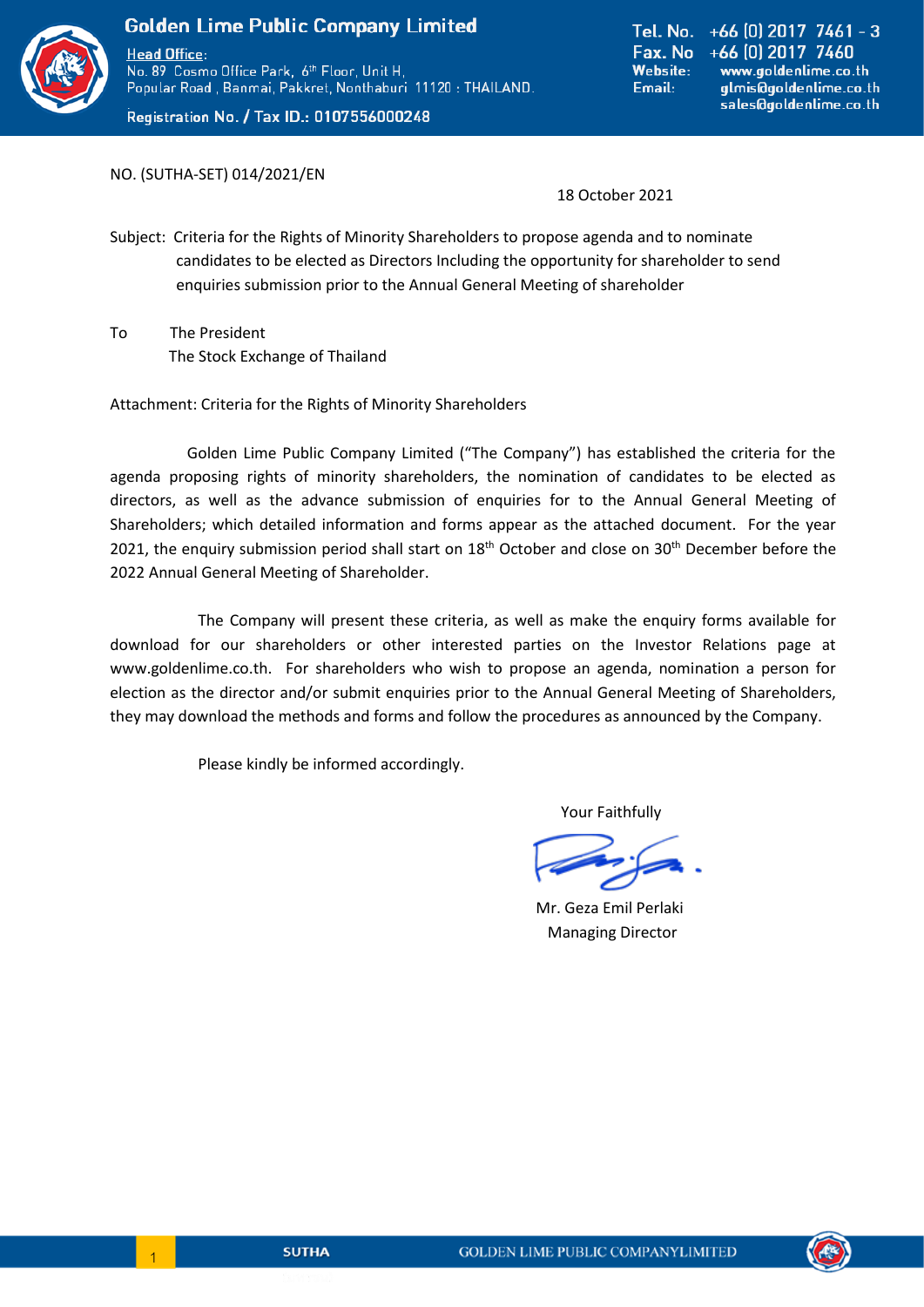

# **Criteria for the Rights of Minority Shareholders**

## **Criteria for the Rights of Minority Shareholders**

As of Good Corporate Governance Policy of the Company which having respect to the rights and equitable treatment of shareholders, the Board of Directors would like to present the criteria for shareholder to propose any matter considered important and truly beneficial to the company as agenda and to nominate candidates to be elected as Directors including the opportunity for shareholders to send enquiries submission prior to the Year Annual General Meeting of shareholders. The Criteria are as follows:

Including as bellow;

- **1. To Propose of Agenda Item(s)**
- **2. To Nominate candidates to be elected as Directors**

## **3. To send enquiries submission prior to the Annual General Meeting of shareholder**

## **1. To Propose of Agenda Item(s)**

To propose of Agenda Item(s) that defined in the Section 89/ 28 of the Securities and Exchange Law B.E. 2535 (1992) with the criteria as follow;

Being a shareholder which can be either one or a combination/group of more than one shareholders. Holding minimum shares representing not less than 5% of the total voting rights and having continuously held those shares until the book closing date for the right to attend the meeting can send propose of Agenda Item(s) submission prior to the Annual General Meeting of shareholder.

### **Proposal of Agenda guidelines**

- 1.1 Fill out **the Shareholders Meeting Agenda Proposal Form** that can be downloaded from the Company Website at: www.[goldenlime](http://www.goldenlime.co.th/).co.th in page Investor Relations at menu Download Information and Form, Fill out complete the form and sign and attach document as required with the form.
- 1.2 The proposal will not be placed on the Agenda if:
	- 1.2.1 The proposal violates applicable laws, announcements, rules and regulations of Government agencies, or regulatory bodies or involved agencies, or actions not in compliance with the objectives, the Company' s Articles of Association, the resolution of shareholders' meetings and good Corporate Governance of the Company.
	- 1.2.2 The Proposal is beneficial only for specific person or group.
	- 1.2.3 The proposal lies under the authority of the management of the Company except if is causing material impact on shareholders in general.
	- 1.2.4 The proposal has already been implemented by the Company.
	- 1.2.5 The proposal is for a matter which is beyond the control of the Company.
	- 1.2.6 The proposal is from shareholders who do not possess that whose information is incomplete or incorrect or from shareholders who are not reachable.

### **2. To Nominate candidates to be elected as Directors**

### **Qualifications of Shareholder**

Shareholder who wishes to propose the agenda and/ or nominee director must possess the following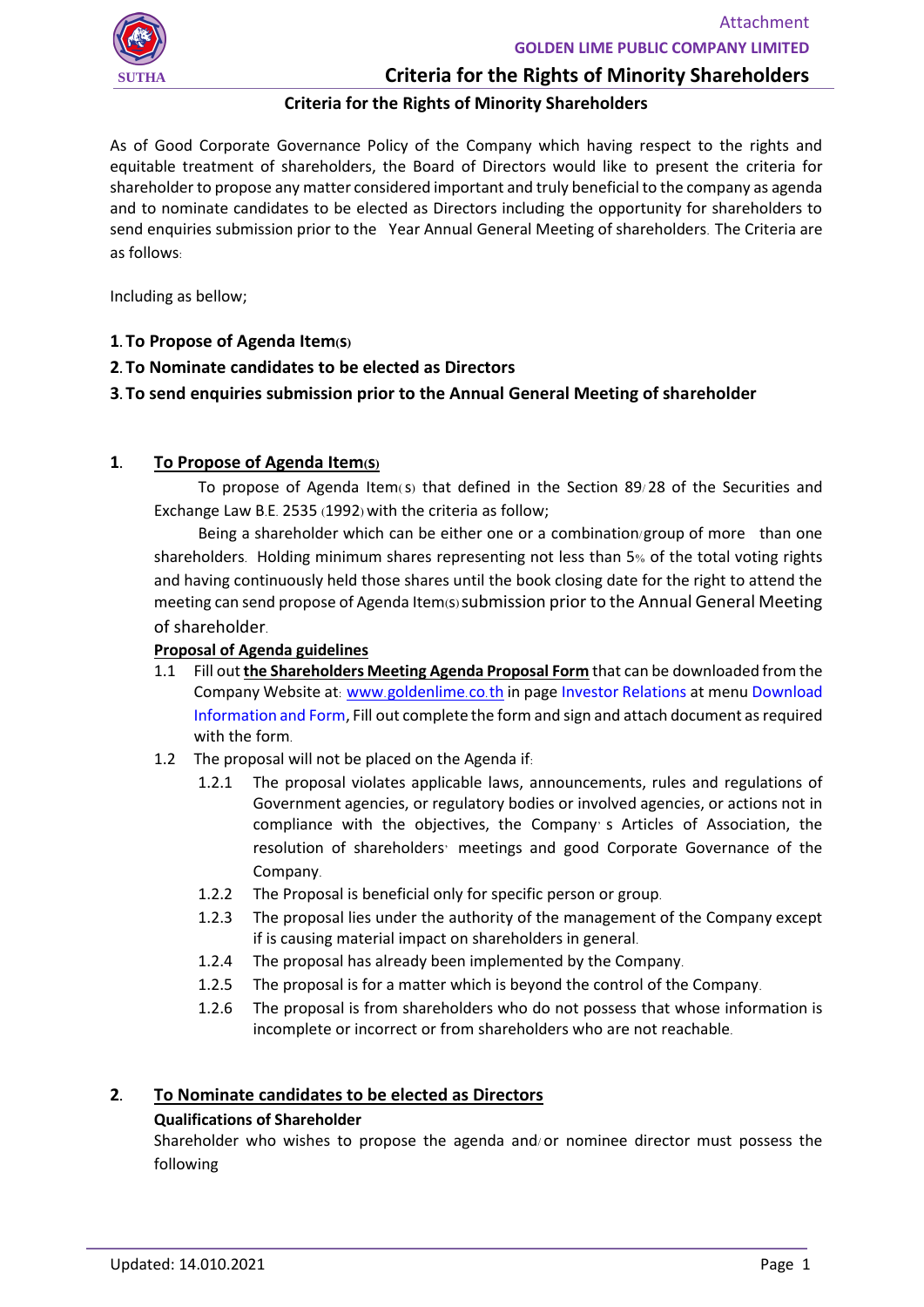

## **2.1Qualifications:**

- Being a shareholder which can be either one or a combination/group of more than one shareholder.
- Holding minimum shares representing not less than 5% of the total voting rights and having continuously held those shares until the book closing date for the right to attend the meeting. Having continuously held those shares (in (b) above) for not less than 6 months.

## **2.2 Nomination of Director**

- 2.2.1 Fill out **the Director Nomination Form** that can be downloading from the Company Website at: www.[goldenlime](http://www.goldenlime.co.th/).co.th in page Investor Relations at menu Download Information and Form, Fill out complete the form and sign and attach document as required with the form.
- 2. 2. 2 Director Qualifications , the Company will consider candidates nominated if they possess the following qualifications:
	- 2.2.2.1 Being fully qualified and not prohibited under:
		- The Public Companies Act
		- The Securities Exchange Act
		- The Securities and Exchange Commission
		- The Capital Markets Supervisory Board
		- The Stock exchange of Thailand
		- The Company's Articles of Association
	- 2.2.2.2 Having knowledge, skills, experience and capability in chemical related products, kiln engineering, as well asindustry, laws, accounting and finance or being qualified in such areas as are beneficial to the Company.
	- 2.2.2.3 Dedicating time and effort for discharge of duties as per his/her responsibility.
	- 2.2.2.4 Independent Director Qualifications
		- The candidate must possess qualifications according to the Company's definition of Independent Director' as per the company's policy.

### **3 Enquiries submission prior to the Annual General Meeting of Shareholders**

Fill out **the Enguiries submission prior to the Annual General Meeting of Shareholders Form** that can be downloaded from the Company Website at: www. goldenlime. co.th in page Investor Relations at menu Download Information and Form, fill out complete the form and send to an email address: glmis@goldenlime.co.th or send by courier at procedure consideration follow as criteria no. 5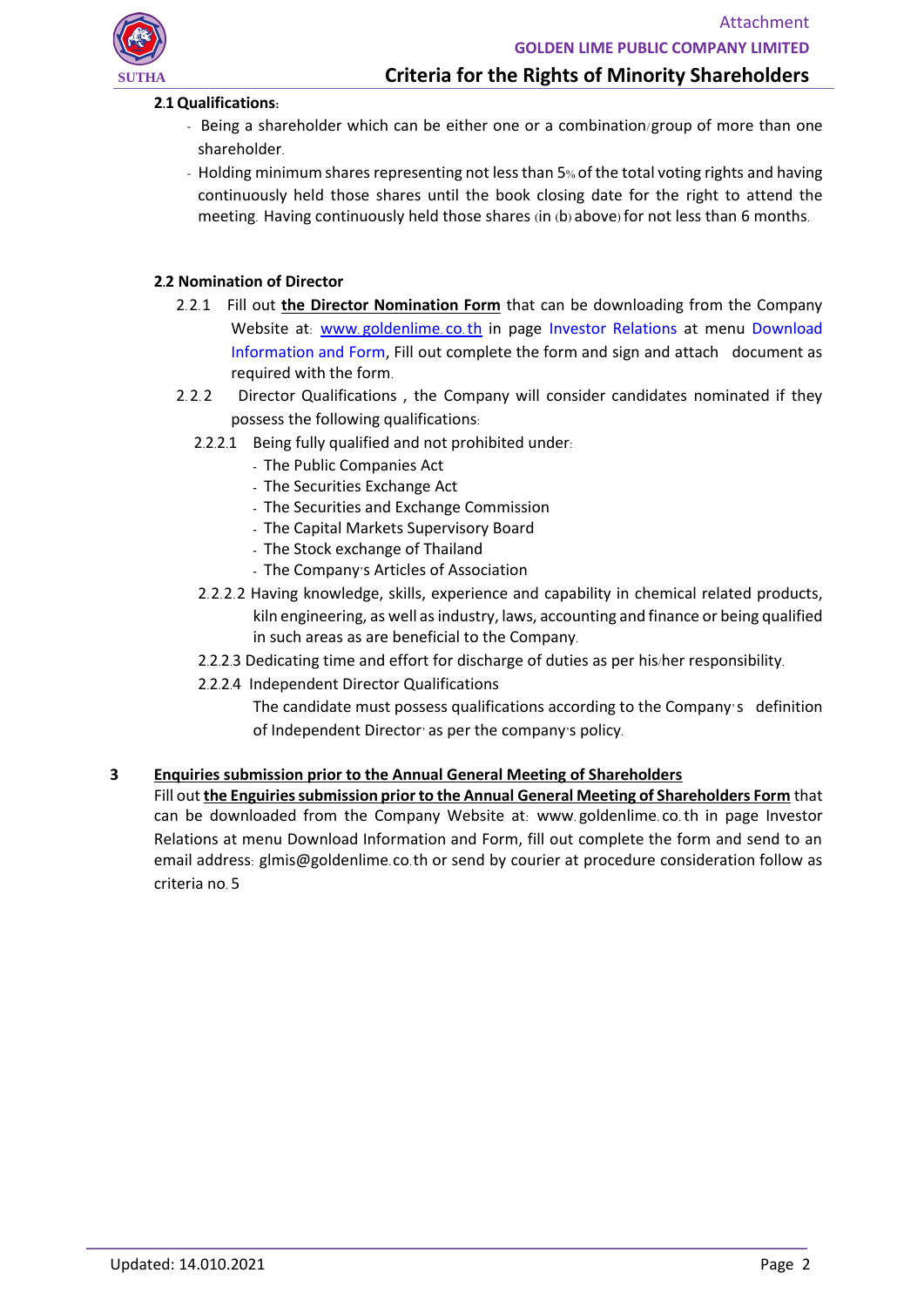# **Criteria for the Rights of Minority Shareholders**

## **Criteria for the Rights of Minority Shareholders Consideration / Procedures guidelines**

## **1. Proposal of Agenda**

■ The Company Secretary will gather / review the proposal as set by the criteria and act according to the Company procedures before proposing to the Company's Board of Directors for consideration and approval.

■ The proposal approved by the Company's Board of Directors will be included in the agenda of the AGM notice, as agenda proposed by the Shareholders.

■ The Company's Board will consider the appropriateness of proposal by shareholders and in this regard, the Board's resolution shall be final.

## **2. Nomination of Director**

■ The Company Secretary will gather / review the correctness and completeness of information and qualifications of Nominee Director and proceed according to the Company's procedures before proposing to the Nomination and Remuneration Committee and the Company's Directors for consideration

■ The name of nominee approved by the Board of Directors along with the Board opinion will be included in the AGM notice as nominee proposed by shareholders.

■ The Company's Nomination and Remuneration Committee and the Board Shall consider the Nominee Director and if the nominee is disapproved by the Board of Directors, the Company shall notify to the Shareholders after the Board Director Meeting will report with reason thru the Company website : www.[goldenlime](http://www.goldenlime.co.th/).co.th in Page Investor Relations at Menu Clarify and Answer Questions.

## **3. Enquiries submission prior to the Annual General Meeting of Shareholders**

**• The Company Secretary will gather / review the question from the shareholders who have** enquiries submission prior to the Annual General Meeting of Shareholders and proceed according to the Company's procedures before proposing question to the Board Director consider.

■ The question approved by the Board of Directors along with the Board opinion will be included in the AGM notice and report to shareholders for acknowledges.

The question is disapproved by the Board of Director, the Company shall notify to the Shareholders after the Board Director Meeting will report with reason thru the Company website at in Page Investor Relations at Menu Clarify and Answer Questions.

### **4. Supporting Documents**

The Shareholders shall submit the following documents:

- 6.1 The evidence of shareholding i.e. certificate of shares held issued by the relevant agency.
- 6.2 A self-attested copy of the Thai Identity card (Thai Nationals) or passport (foreign nationals) or a certified copy of the Company registration documents and a self-attested copy of the Thai Identity card ( Thai Nationals) or passport ( foreign nationals) of the authorized representatives.
- 6.3 In case of a group of shareholders, the group shall identify and mention the name of a person who shall have consent to act as their representative. In this regard, any communication between the company and the representative/ consent means the communication between the Company and such group of shareholders.
- 6.4 In case, the shareholder or a group of shareholders wishes to nominate a Director then following documents shall be sent:
	- 6.4.1 Nominee Profile signed by the Nominee herself/ himself.
	- 6. 4. 2 Certified true copies of relevant documents such as evidence of educational qualifications, work experience, trainings attended and evidence of shares held.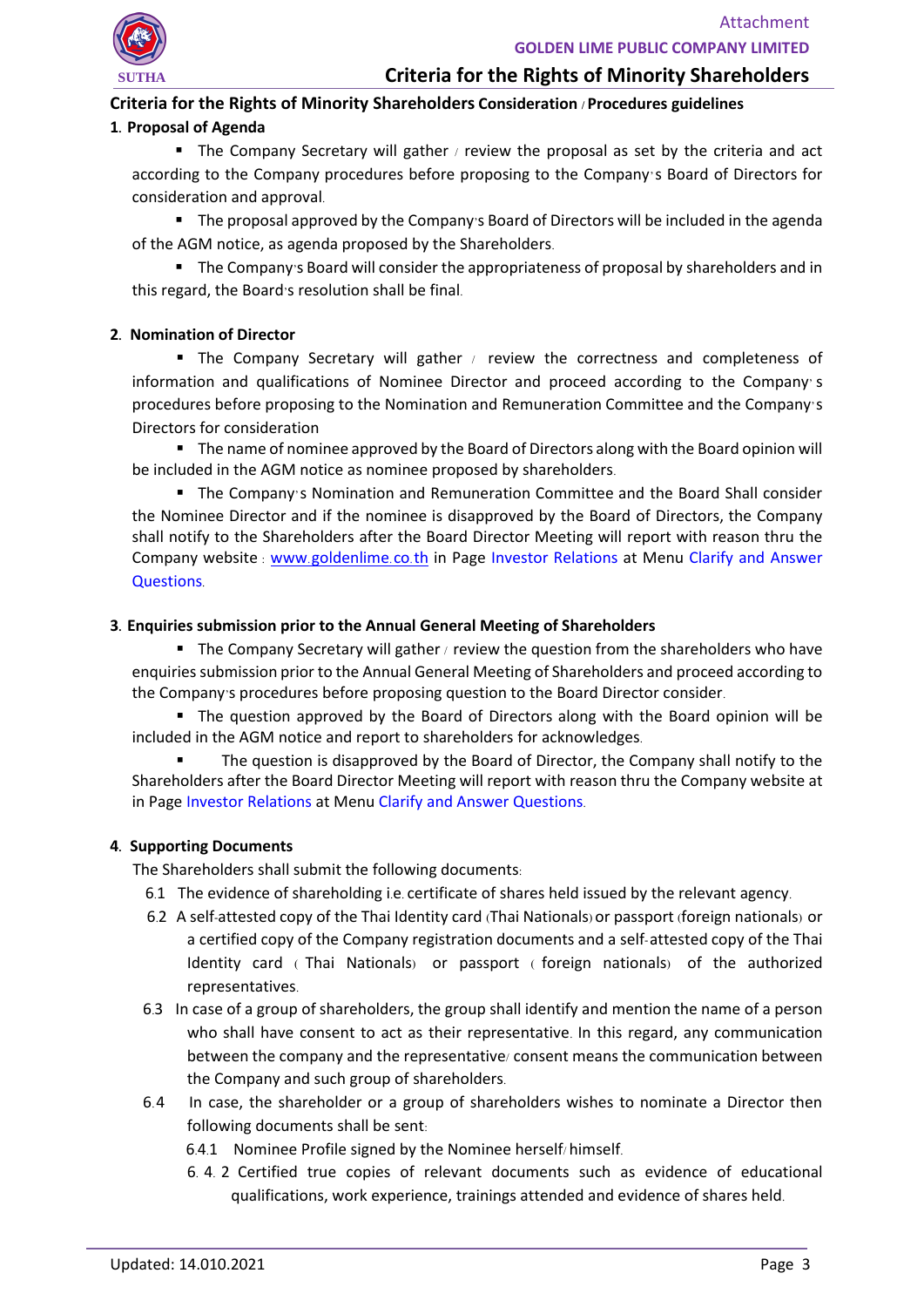

**Criteria for the Rights of Minority Shareholders**

6. 4. 3 Certified true copies of such other documents as may be beneficial for Board's consideration

## **5. Submission or Courier Address**

The proposal for Agenda or a Nominee Director or Question shall be scan and sent to the company at email address glmis@goldenlime.co.th and the original form with attaching document as requirement sends by courier attention to:

> **The company secretary Golden Lime Public Company Limited Head Office : 89 Cosmo Office Park, 6 th Floor, Unit H, Popular Road, Banmai, Pakkred, Nonthaburi 11120**

## **6. Period for actionable alerts and get the enquiry form**

The enquiry submission period shall start on  $18<sup>th</sup>$  October and close on  $30<sup>th</sup>$  December before The 2022 Annual General Meeting of Shareholder.

## **7. Attach Form**

- **7.1 Shareholders Meeting Agenda Proposal Form**
- **7.2 Director Nomination Form**
- **7.3 Enquiries submission prior to the Annual General Meeting of shareholders**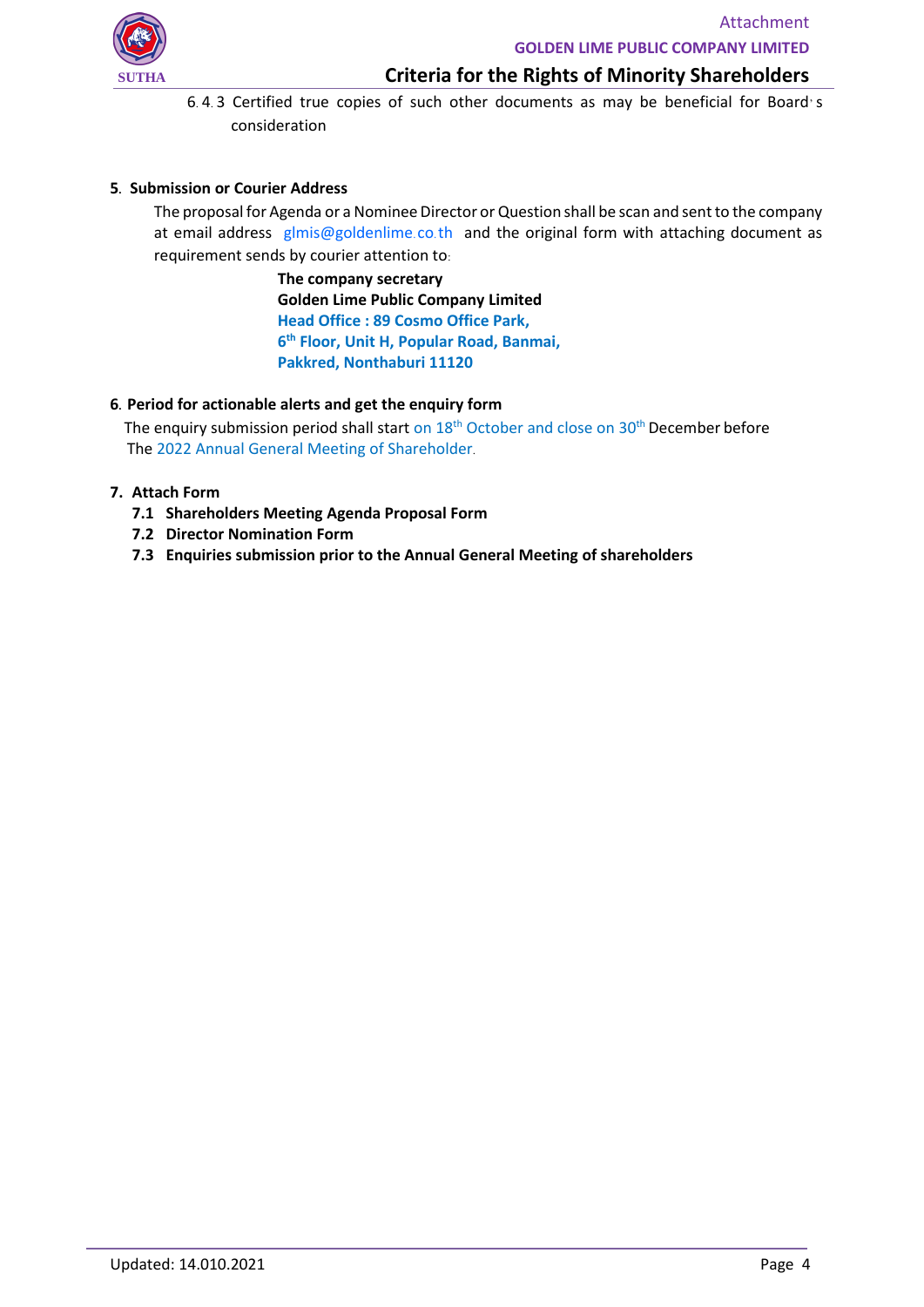

֦

| Resident at ________________Moo_______________Village/Building______________________________.                                                                                                                                                          |  |  |  |  |
|--------------------------------------------------------------------------------------------------------------------------------------------------------------------------------------------------------------------------------------------------------|--|--|--|--|
| Road________________________Sub district__________________District/City_____________________________                                                                                                                                                   |  |  |  |  |
|                                                                                                                                                                                                                                                        |  |  |  |  |
| Mobile phone number_________________Home/Office phone number____________________                                                                                                                                                                       |  |  |  |  |
|                                                                                                                                                                                                                                                        |  |  |  |  |
| (2) I wish to nominate the qualified person to be a director of Golden Lime Public Company<br>Limited in which such nominated person's profile as shown as follow:<br>1. First name - Last name Mr./Mrs./Ms./Others)__________________________________ |  |  |  |  |
|                                                                                                                                                                                                                                                        |  |  |  |  |
| and the control of the control of the control of the control of the control of the control of the control of the                                                                                                                                       |  |  |  |  |
| 4. Status: (Single/Married/Divorced/Widowed)                                                                                                                                                                                                           |  |  |  |  |
| 4.2<br>Having children as follows:                                                                                                                                                                                                                     |  |  |  |  |
| 4.2.1                                                                                                                                                                                                                                                  |  |  |  |  |
| 4.2.2                                                                                                                                                                                                                                                  |  |  |  |  |
| 4.2.3                                                                                                                                                                                                                                                  |  |  |  |  |
| 4.2.4<br>4.2.5                                                                                                                                                                                                                                         |  |  |  |  |
| 5. Holding the shares in Golden Lime Public Company Limited as of __________(date of                                                                                                                                                                   |  |  |  |  |
|                                                                                                                                                                                                                                                        |  |  |  |  |
|                                                                                                                                                                                                                                                        |  |  |  |  |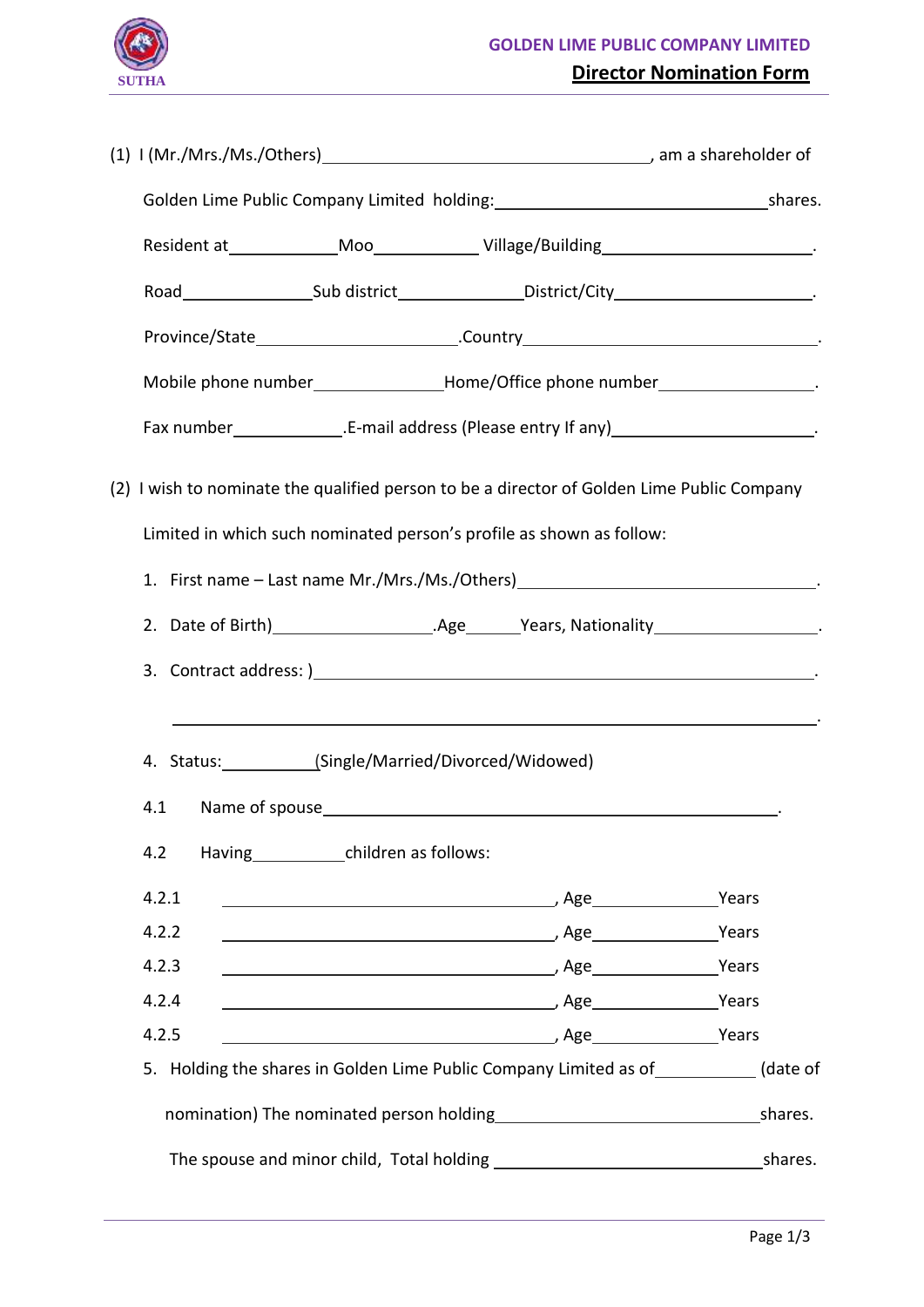

֦

# 6. Education

|    | Institution                 | Qualification/Major Year of graduation                                             |                                                                                           |
|----|-----------------------------|------------------------------------------------------------------------------------|-------------------------------------------------------------------------------------------|
|    |                             | <u> 1989 - Johann John Stone, mars et al. (</u>                                    |                                                                                           |
|    |                             |                                                                                    |                                                                                           |
| 7. | Work experience (until now) |                                                                                    |                                                                                           |
|    | Place of work               | Position                                                                           | Period                                                                                    |
|    |                             | <u> 1989 - Johann John Stone, mars et al. (</u>                                    |                                                                                           |
|    |                             | <u> 1989 - Andrea Stein, Amerikaansk politiker († 1908)</u>                        |                                                                                           |
|    |                             | 8. The nominee including his/her spouse and minor child who hold the shares in the |                                                                                           |
|    |                             | Ordinary Partnership, Limited Partnership, Limited Company, Public Company or the  |                                                                                           |
|    |                             |                                                                                    | juristic person in accordance with Section 246 and 247 of the Securities and Exchange Act |
|    |                             | have been authorized as a representative of such juristic person.                  |                                                                                           |
|    |                             | Relationship (please specify name) Name of Business                                | <b>Position Share Proportion(%)</b>                                                       |
|    |                             |                                                                                    |                                                                                           |
|    |                             |                                                                                    |                                                                                           |
|    |                             | I hereby certify that all information and evidence attached hereto are             |                                                                                           |
|    | complete and accurate.      |                                                                                    |                                                                                           |
|    |                             |                                                                                    |                                                                                           |
|    |                             | Sign_                                                                              | <b>Example 2018</b> Shareholder                                                           |
|    |                             |                                                                                    |                                                                                           |

Date\_\_\_\_\_\_\_\_\_\_\_\_\_\_\_\_\_\_\_\_\_\_\_\_\_\_\_\_\_\_\_\_.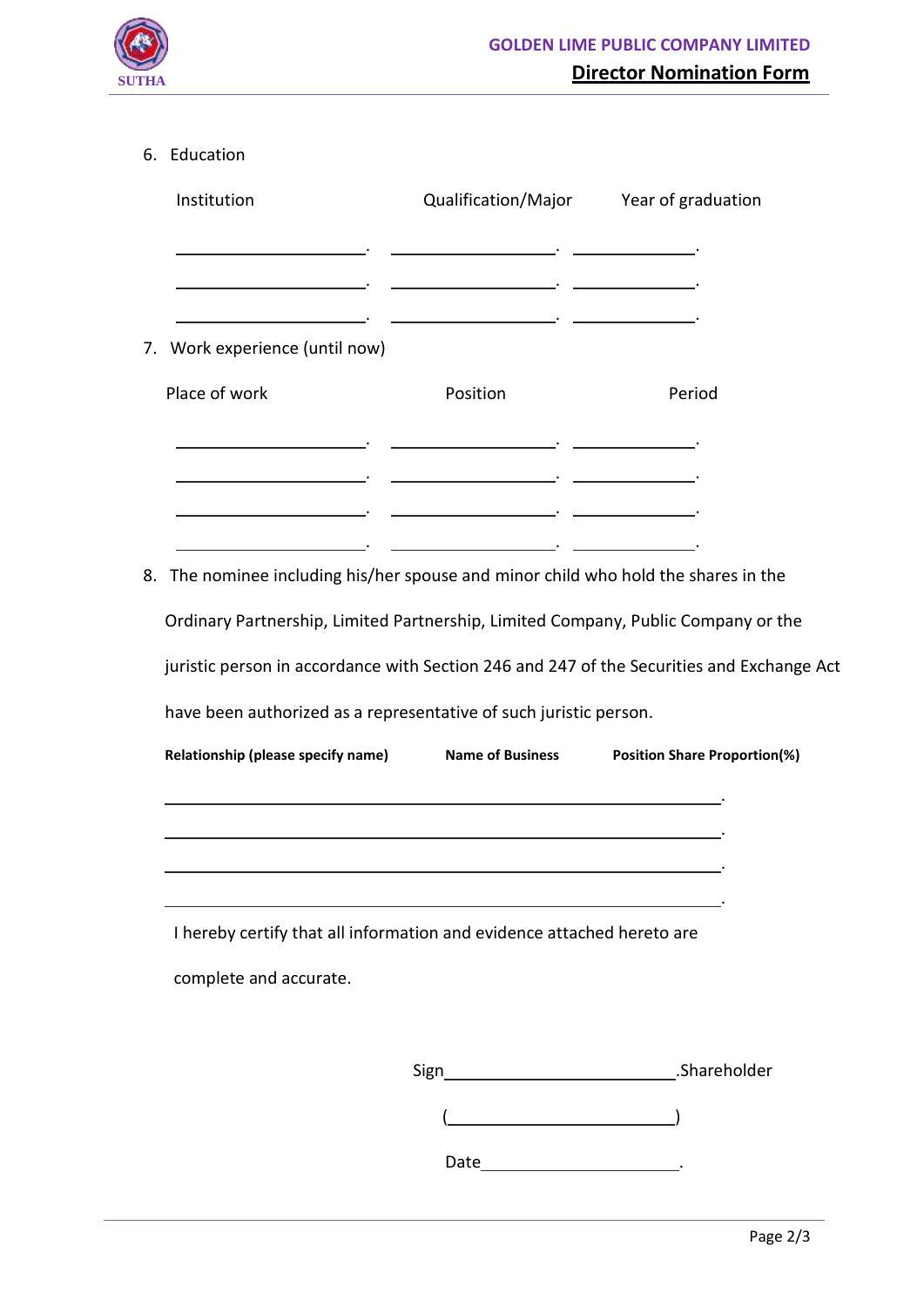

(3) I (Mr./Mrs./Ms./Others)…………………….…………………………………………………………………, have been nominated to be the Company's director of Golden Lime Public Company Limited and hereby certify that I possess all qualification as required by the Securities and Exchange Act B.E.2535 (as amended) and the rules, regulations or notifications of the Stock Exchange of Thailand or the Securities and Exchange Commission. I accept and acknowledge this nomination.

| Please affix the   | Sign | . Nominee |
|--------------------|------|-----------|
| Photo size 1"      |      |           |
| (Less than 6month) | Date |           |

# **The required documents for consideration**

1. The evidence of identity:

֦

- 1.1 Natural Person: enclose a certified copy of Identification Card or Passport (in case of foreigner.)
- 1.2 Juristic Person : enclose a copy of Certificate of Incorporation certified by the authorized person(s) together with the company's seal affixed (if any) and a certified copy of identification Card or Passport (in case of foreigner) of such authorized person(s).
- 2. The evidence of shareholding, namely the letter of certification from the Securities Company of the Thailand Securities Depository Co., Ltd. (TSD) or other evidence from the Stock Exchange of Thailand (SET) or Custodian.
- 3. In case where many shareholders have unified to propose agenda, one of those shareholders must fill the Form of Nominating Director completely and affix the name as evidence. The rest of Shareholders must fill part (1) of the Form completely and affix the name as evidence separately then gather each of those shareholders.
- 4. A Certified copy of Identification Card or Passport (in case of foreigner) of the candidate.
- 5. Supporting documents of candidate's qualifications including education and work experience (Resume of Proposed Candidate for Director Position).
- 6. Other supporting documents beneficial for the Board of Director's consideration (if any).